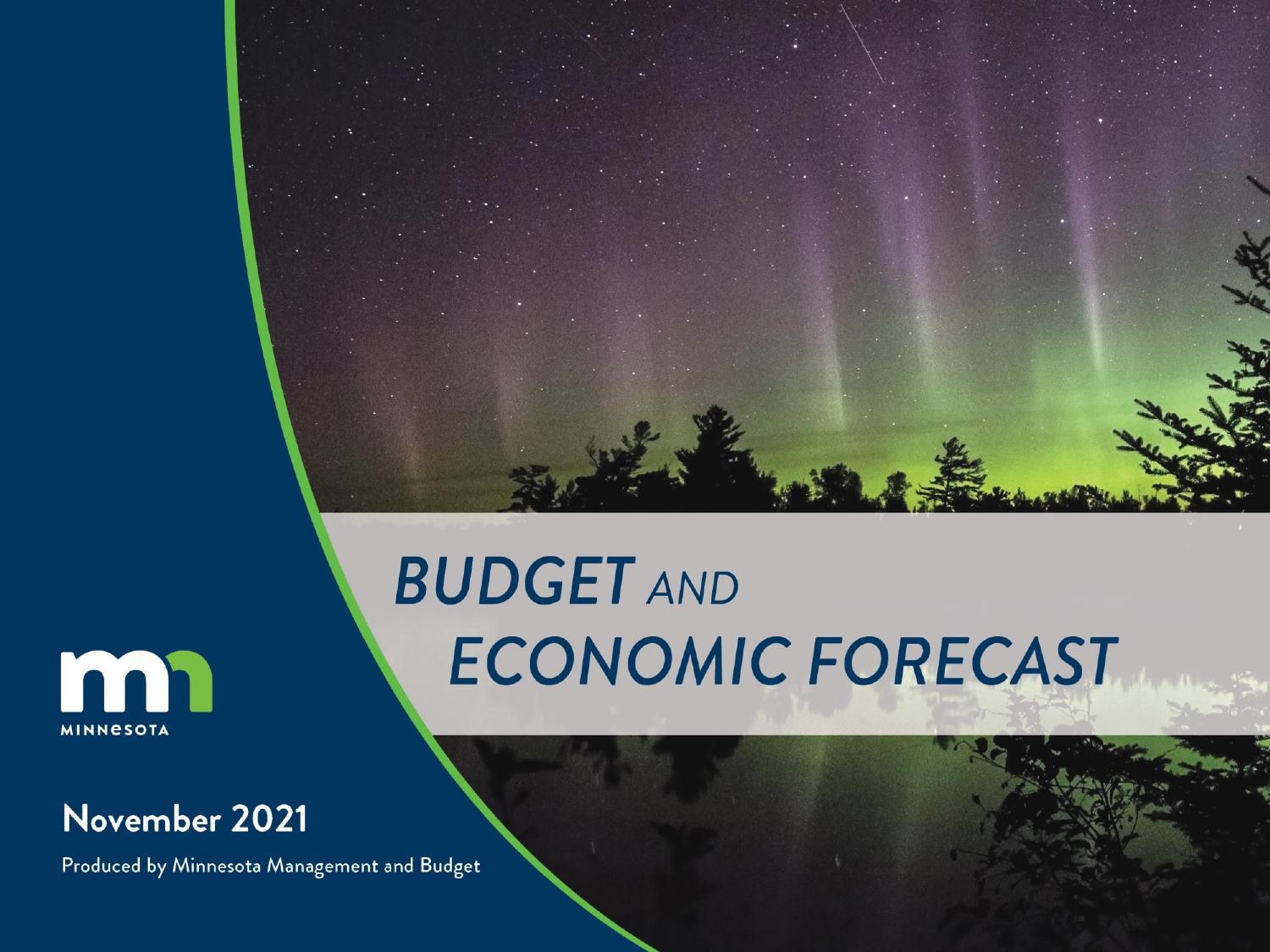## **State Budget Outlook Improved in This Biennium and Next**

- Budget outlook significantly improved in all years; surplus of \$7.7 billion now projected in FY 2022-23.
- Strong growth in income, consumer spending, and profits drives extraordinary revenue growth in FY 2021, pushes \$3 billion into current biennium.
- Higher tax receipts to date and improved outlook for income, consumer spending, and profits raise revenue forecast for FY 2022-23.
- Budget reserve restored and target met; balance now \$2.656 billion.
- Improved outlook carries into FY 2024-25 planning estimates
- Economic uncertainty and the pandemic pose significant risk to the forecast.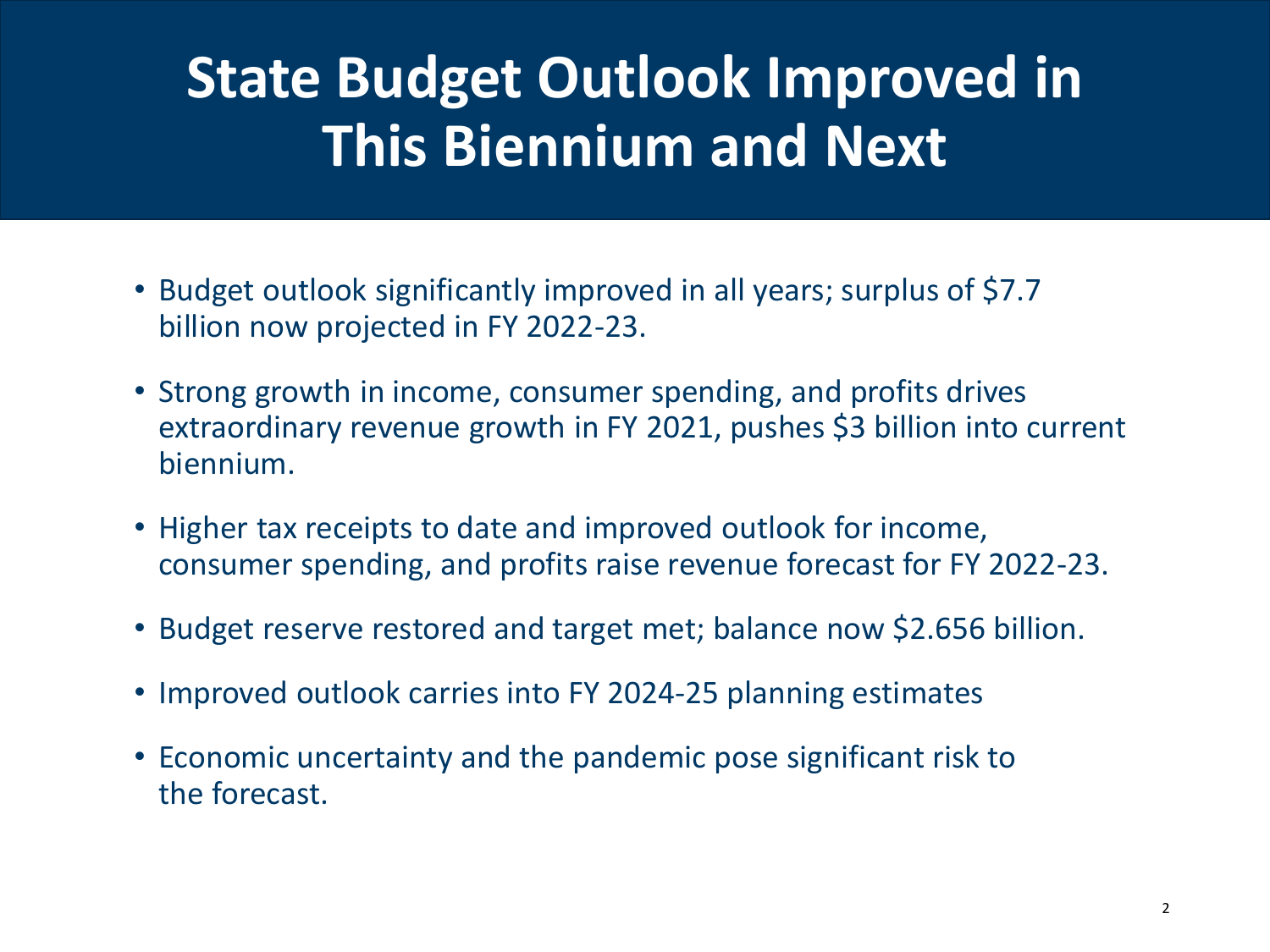## **\$7.7 Billion Surplus Projected for FY 22-23**



\$7.7 Billion Projected Surplus for FY 22-23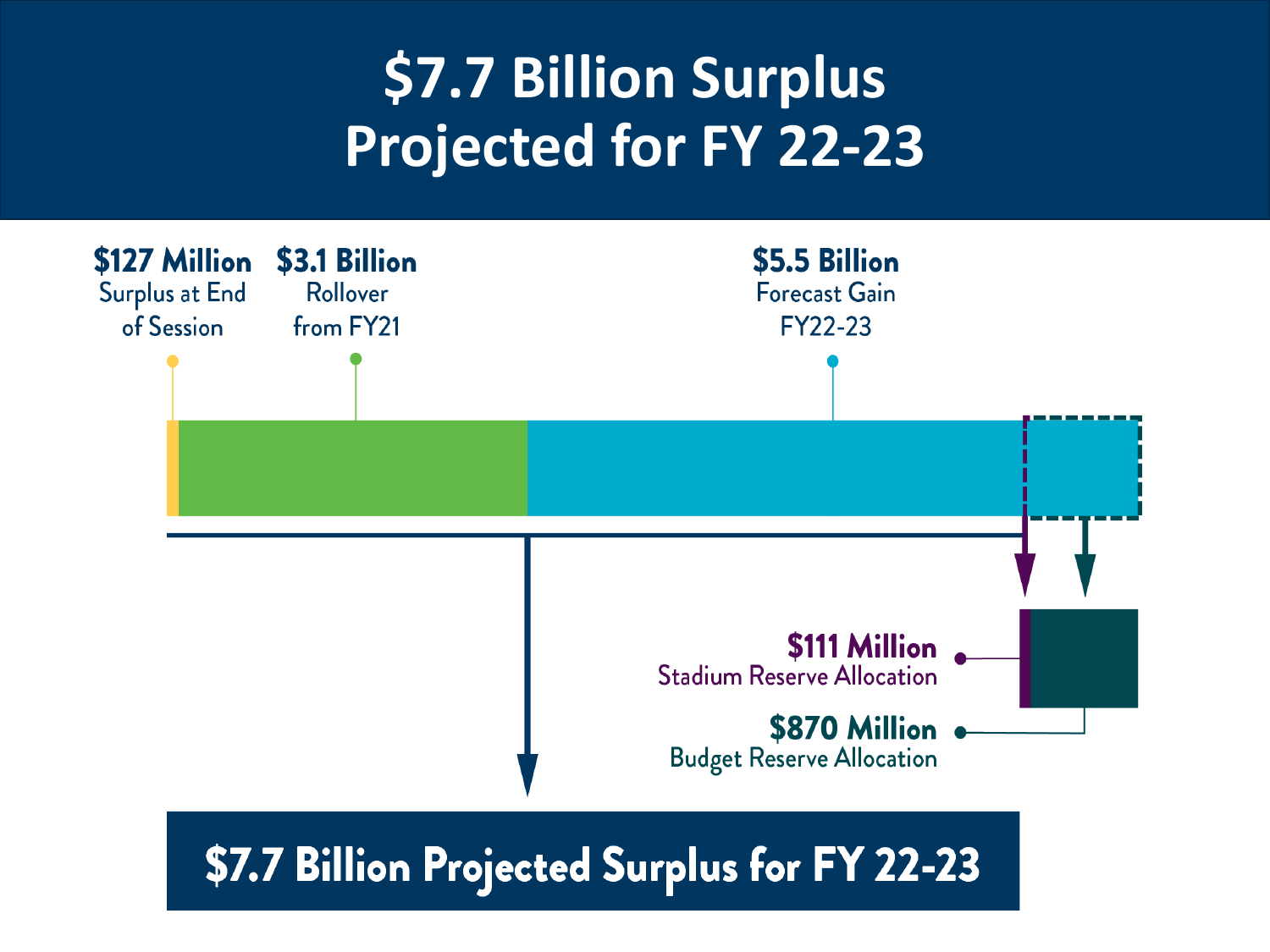### **FY 22-23 Forecast Changes**

| $(S \in \mathbb{N})$ in millions) | FY 2022-23<br><b>End of Session</b> | FY 2022-23<br><b>Nov. Forecast</b> | <b>Forecast</b><br><b>Change</b> |
|-----------------------------------|-------------------------------------|------------------------------------|----------------------------------|
| <b>Beginning Balance</b>          | \$3,920                             | \$7,026                            | \$3,106                          |
| <b>Revenues</b>                   | 50,907                              | 56,037                             | 5,130                            |
| <b>Spending</b>                   | 52,363                              | 51,999                             | (364)                            |
| <b>Budget Reserve</b>             | 1,786                               | 2,656                              | 870                              |
| <b>Cash Flow Account</b>          | 350                                 | 350                                |                                  |
| <b>Stadium Reserve</b>            | 201                                 | 312                                | 111                              |
| <b>Budgetary Balance</b>          | <b>S127</b>                         | \$7,746                            | \$7,619                          |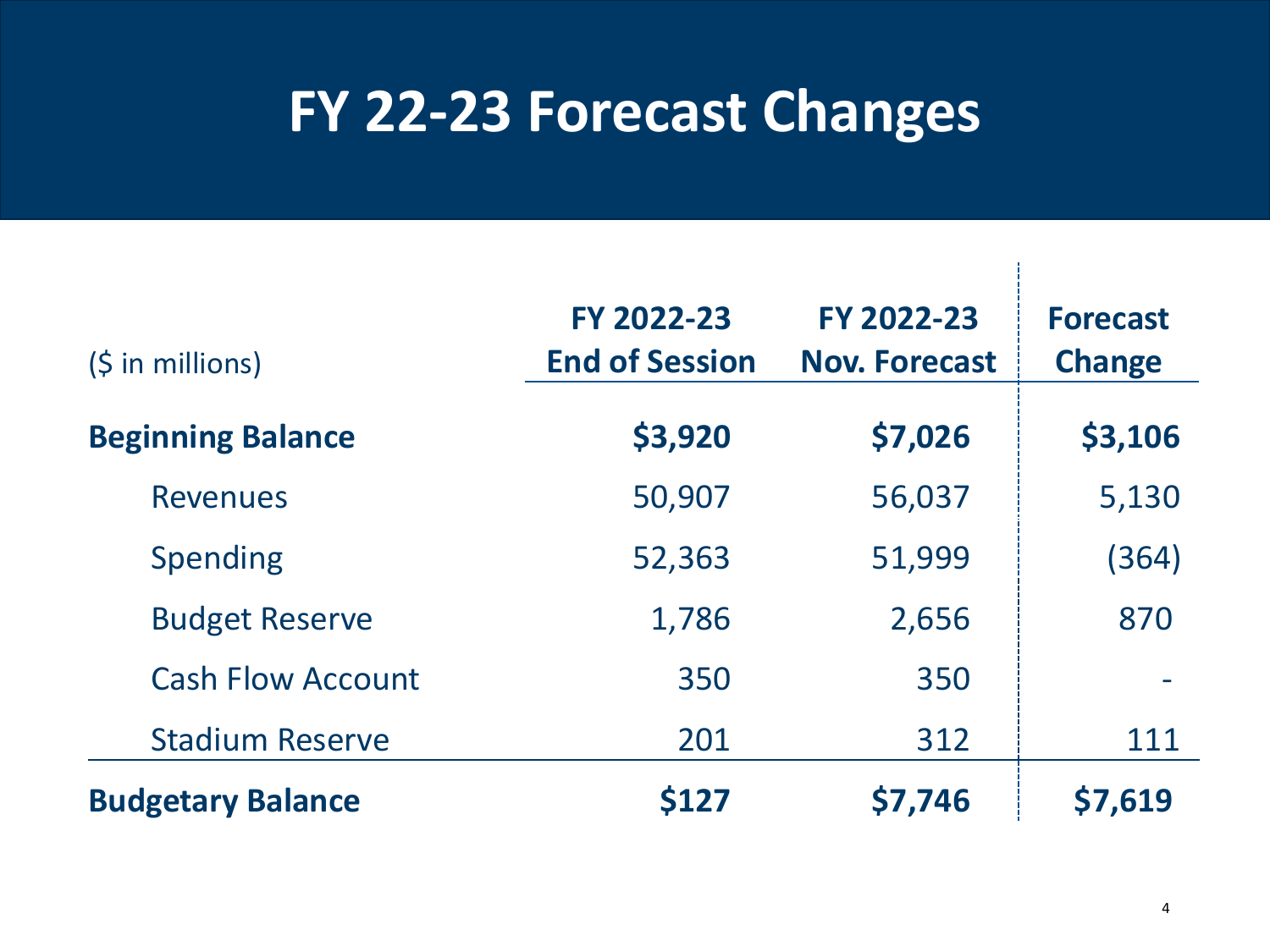## **U.S. Economic Recovery Expected to Continue**

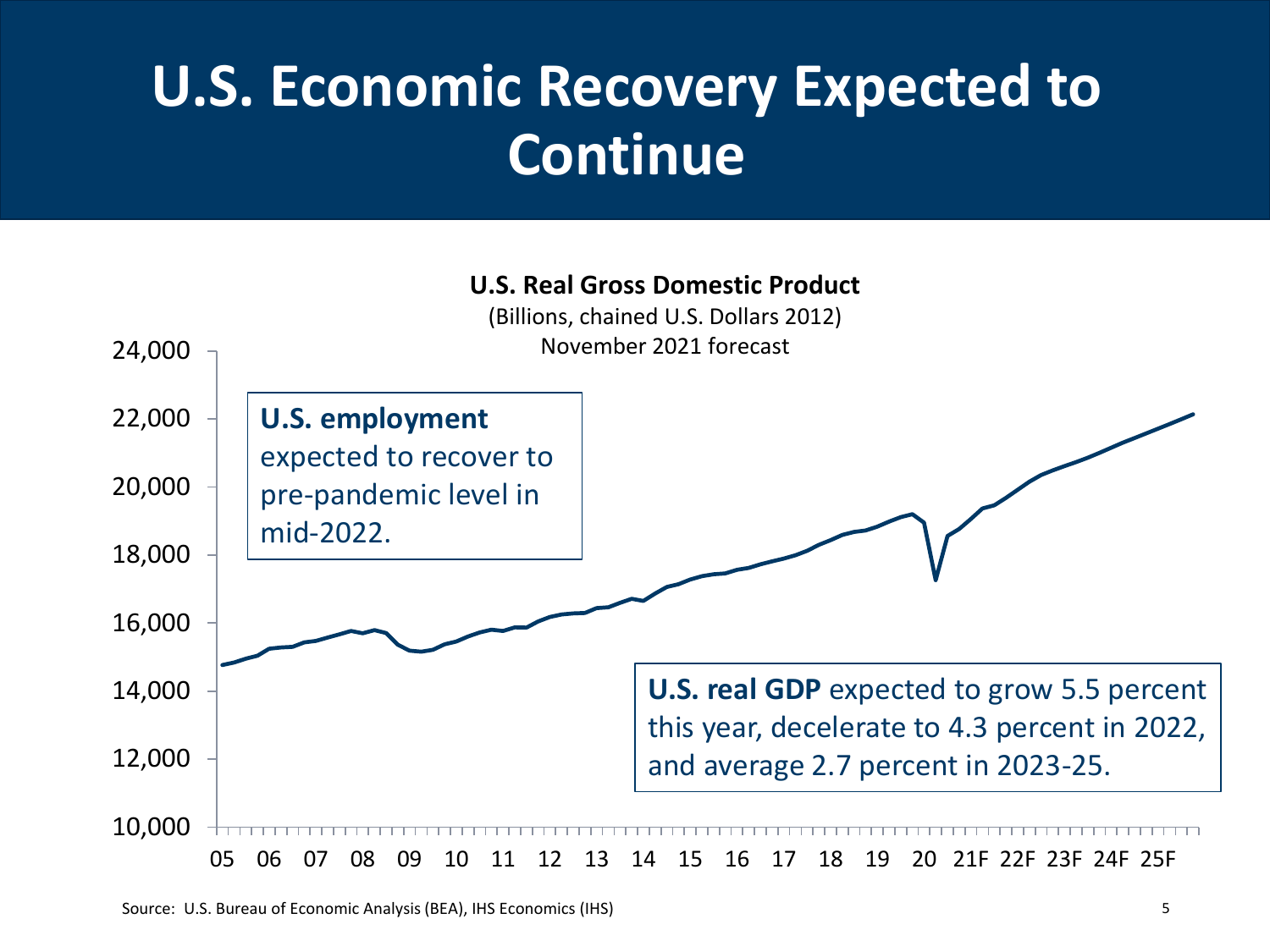## **Durable Goods Spending Higher than Expected**

**U.S. Consumer Spending on Non-Auto Durable Goods** Billions of Dollars (Nominal)



Source: U.S. Bureau of Economic Analysis (BEA); IHS Economics; Minnesota Management & Budget (MMB)

Spending on durable goods other than autos and medical devices is expected to grow 23 percent in 2021, more than double the rate forecast in February.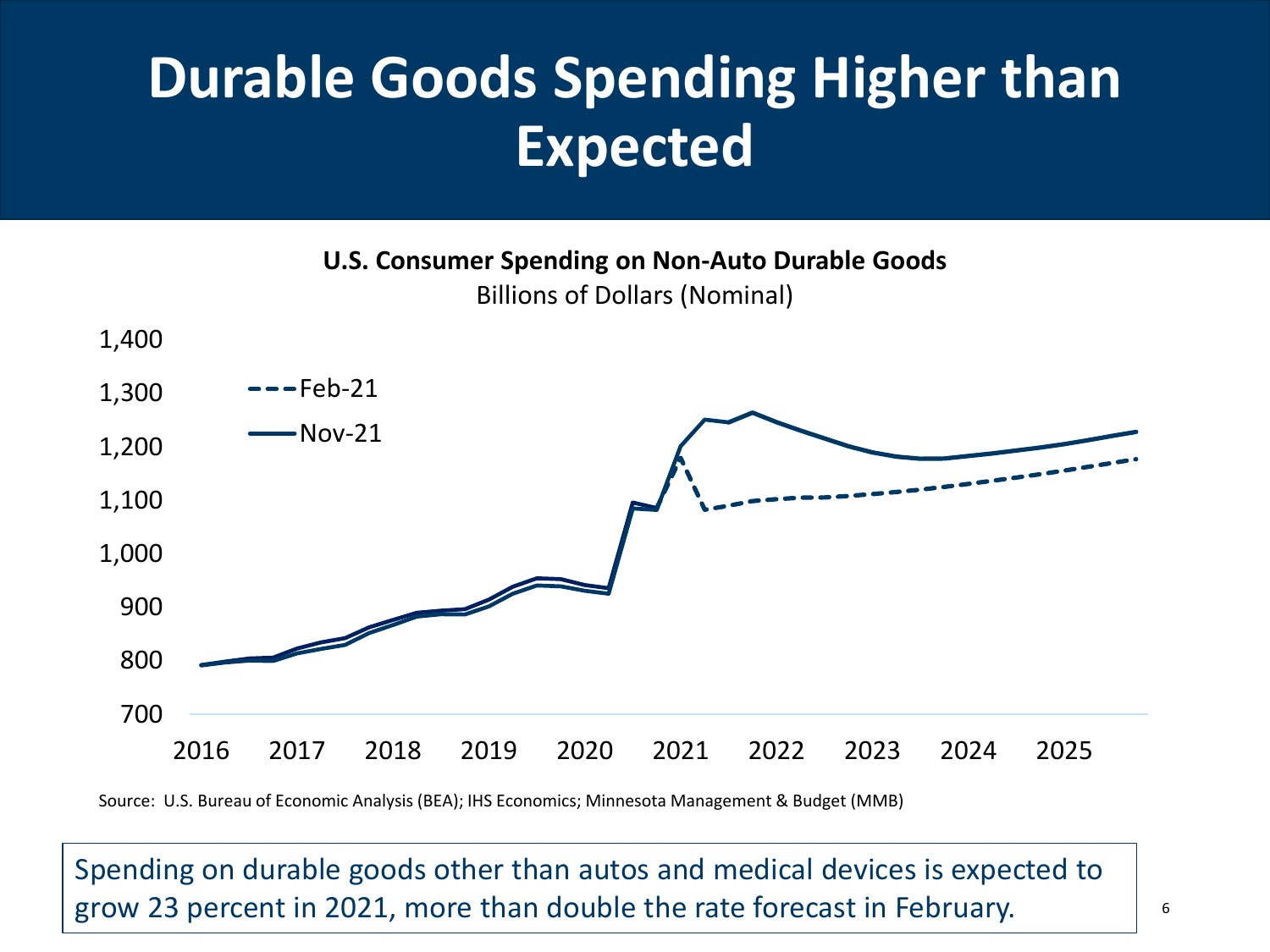## **Inflation Higher this Year and Next, Settles at End of 2022**



Source: U.S. Bureau of Economic Analysis (BEA), IHS Economics (IHS)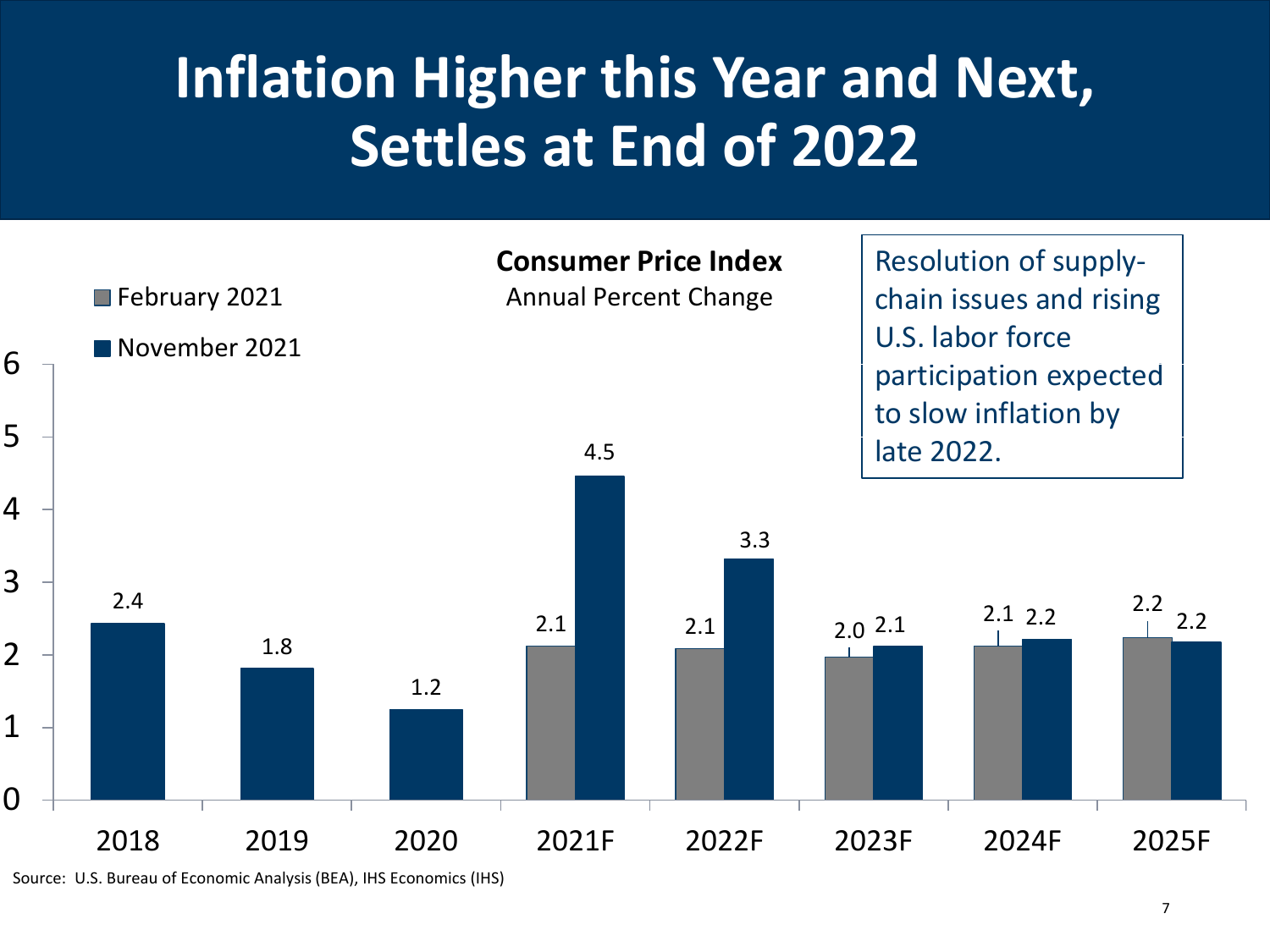#### **Strong Wage and Salary Income Growth Throughout Forecast**



Source: U.S. Bureau of Economic Analysis (BEA), IHS Economics (IHS)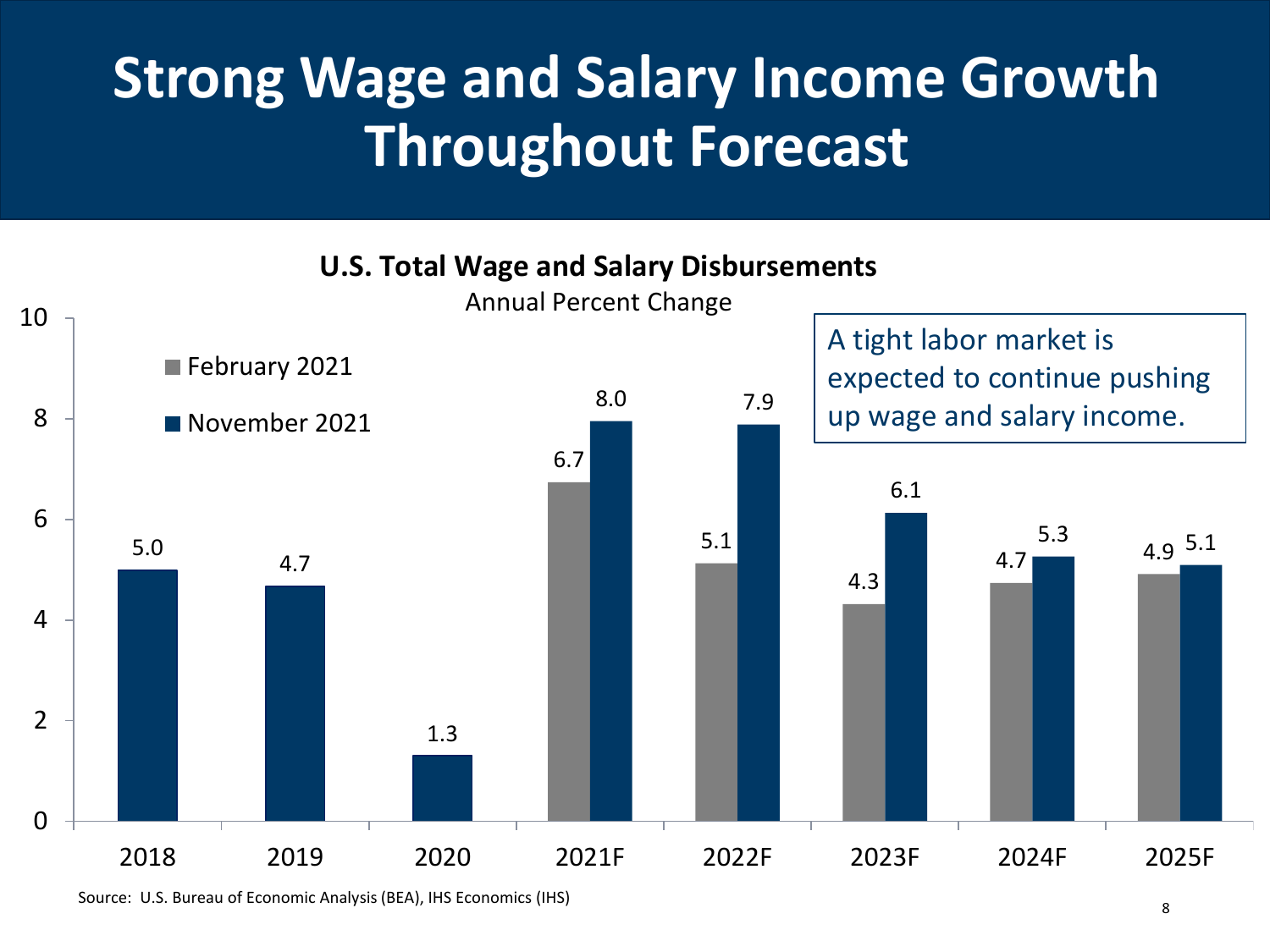#### **Corporate Profits Higher than Expected**

**U.S. Corporate Profits Before Tax\***

Billions of Dollars, Annual Rate



Source: U.S. Bureau of Economic Analysis (BEA); IHS Economics; Minnesota Management & Budget (MMB)

Corporate profits are expected to grow 19 percent in CY 2021, nearly four times the rate forecast in February.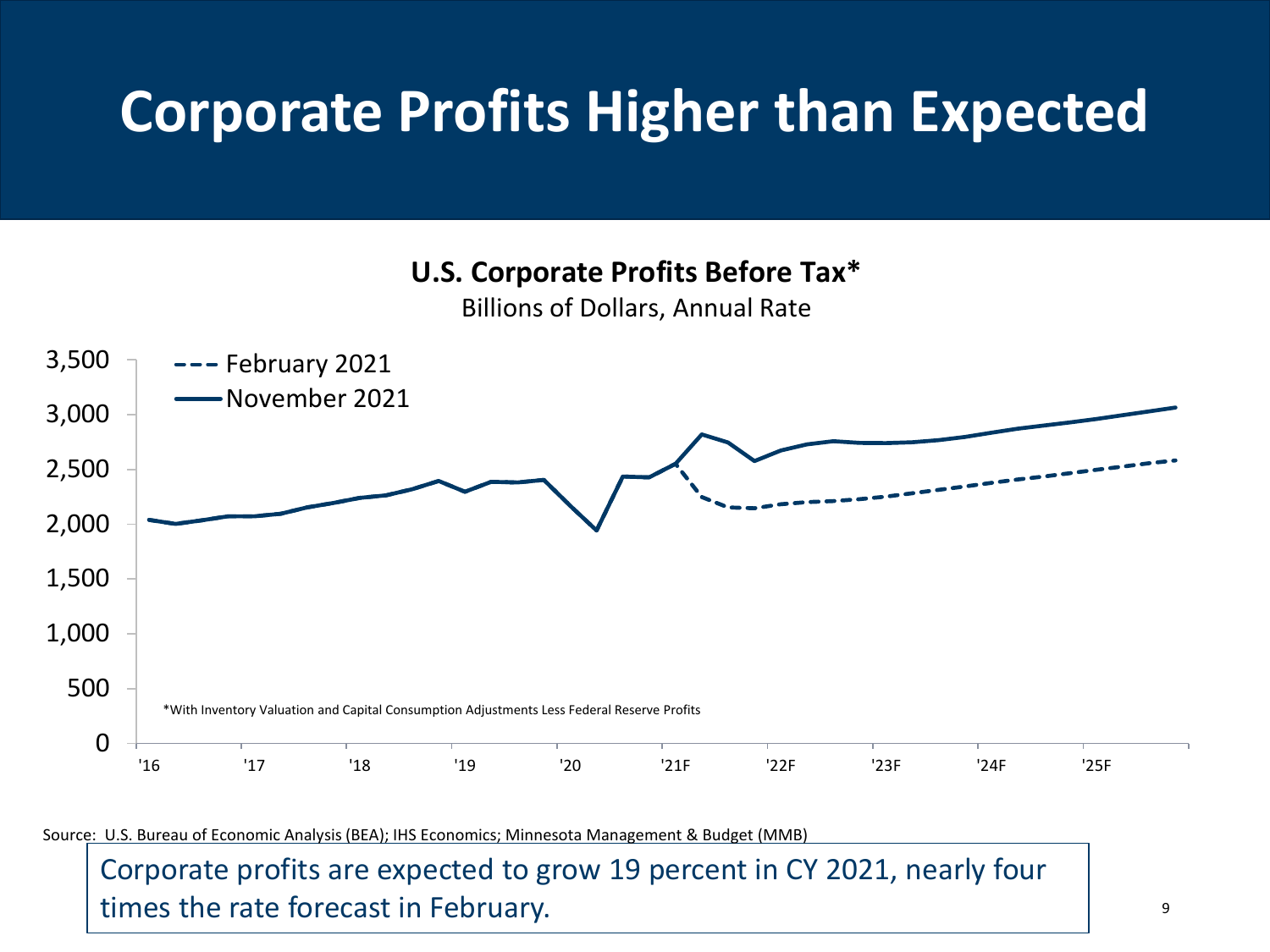#### **State Unemployment Rate Below U.S. Level**

**Unemployment Rate**





Source: MN Department of Employment and Economic Development (DEED)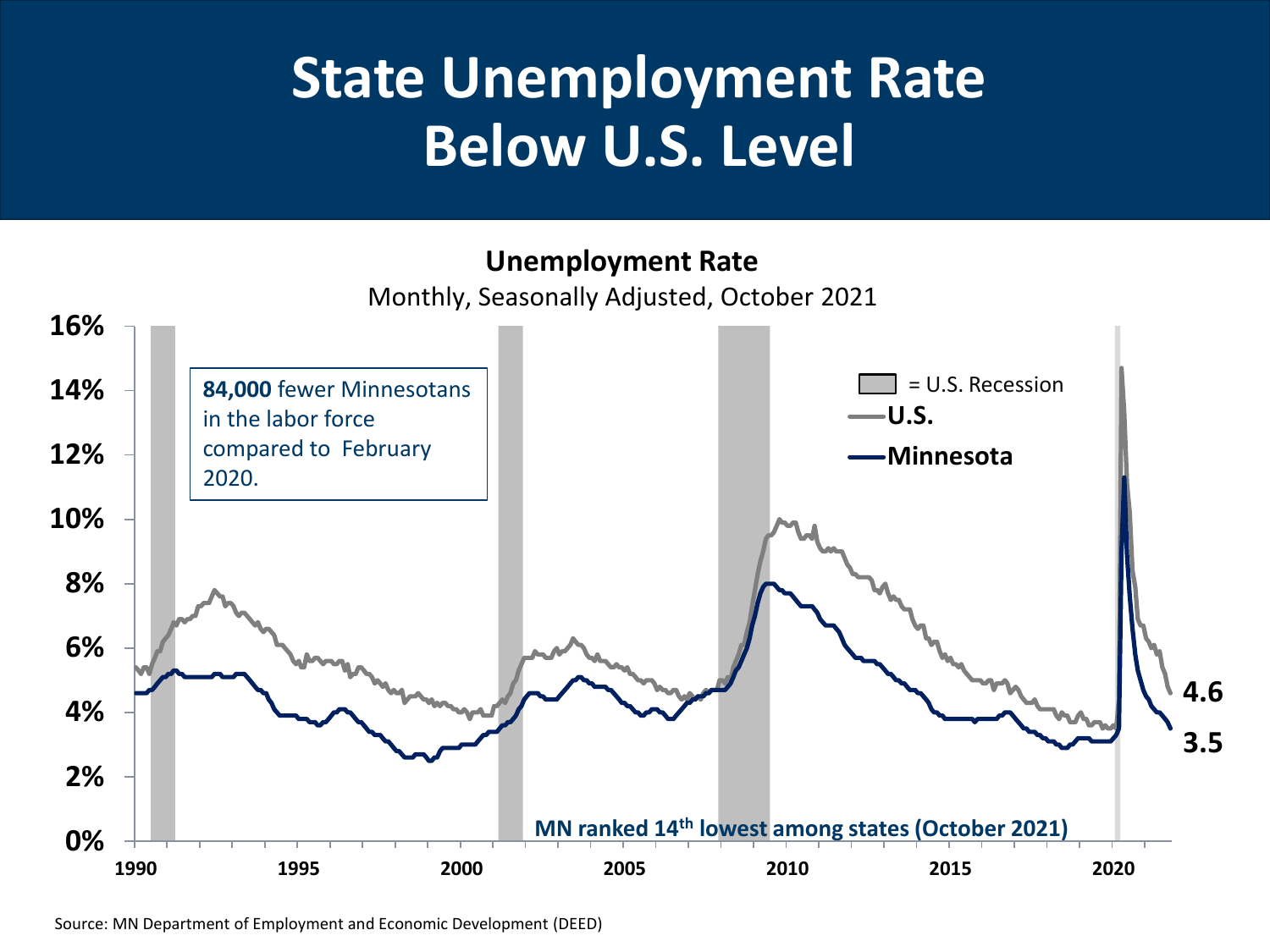#### **State Employment Recovering**

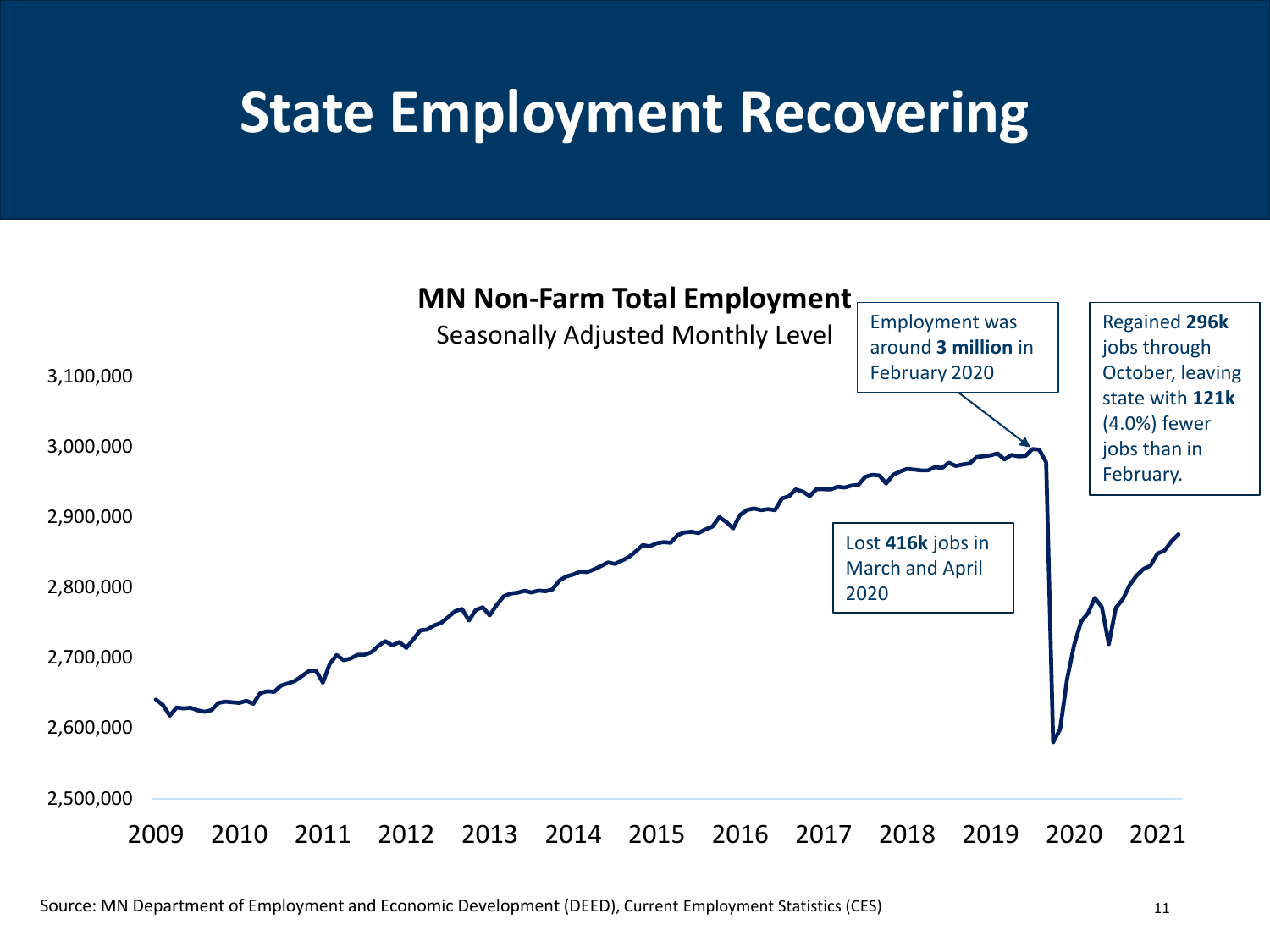#### **Revenue Forecast Higher for FY 2022-23**

| (\$ in millions)               | FY 2020-21    |               | FY 2022-23                          |                                  |
|--------------------------------|---------------|---------------|-------------------------------------|----------------------------------|
|                                | <b>Actual</b> | <b>Change</b> | <b>Nov. 2021</b><br><b>Forecast</b> | <b>Forecast</b><br><b>Change</b> |
| Individual Income Tax          | \$26,198      | \$1,534       | \$29,450                            | \$2,708                          |
| <b>General Sales Tax*</b>      | 11,915        | 337           | 13,611                              | 821                              |
| <b>Corporate Franchise Tax</b> | 3,968         | 656           | 4,330                               | 1,249                            |
| <b>All Other Revenue</b>       | 8,399         | 249           | 8,646                               | 353                              |
| <b>Total Revenues</b>          | \$50,479      | \$2,775       | \$56,037                            | \$5,130                          |

\*General sales tax forecast includes the impact of the repeal of the June accelerated sales tax triggered with this release.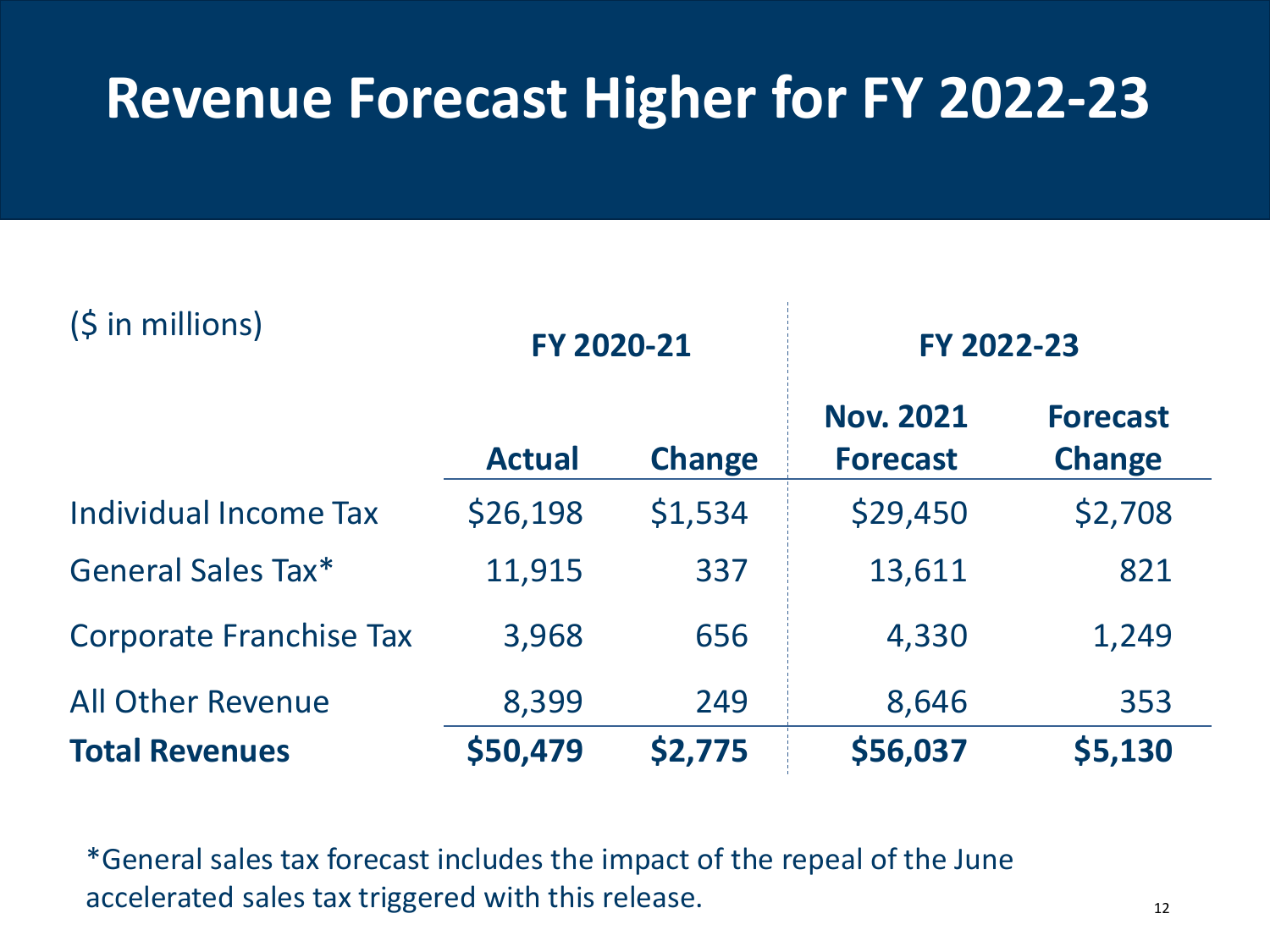#### **Forecast Risks**

- Path of pandemic
- Inflation
- Labor force participation
- Supply chain issues
- Global growth
- 19 months until end of FY 2022-23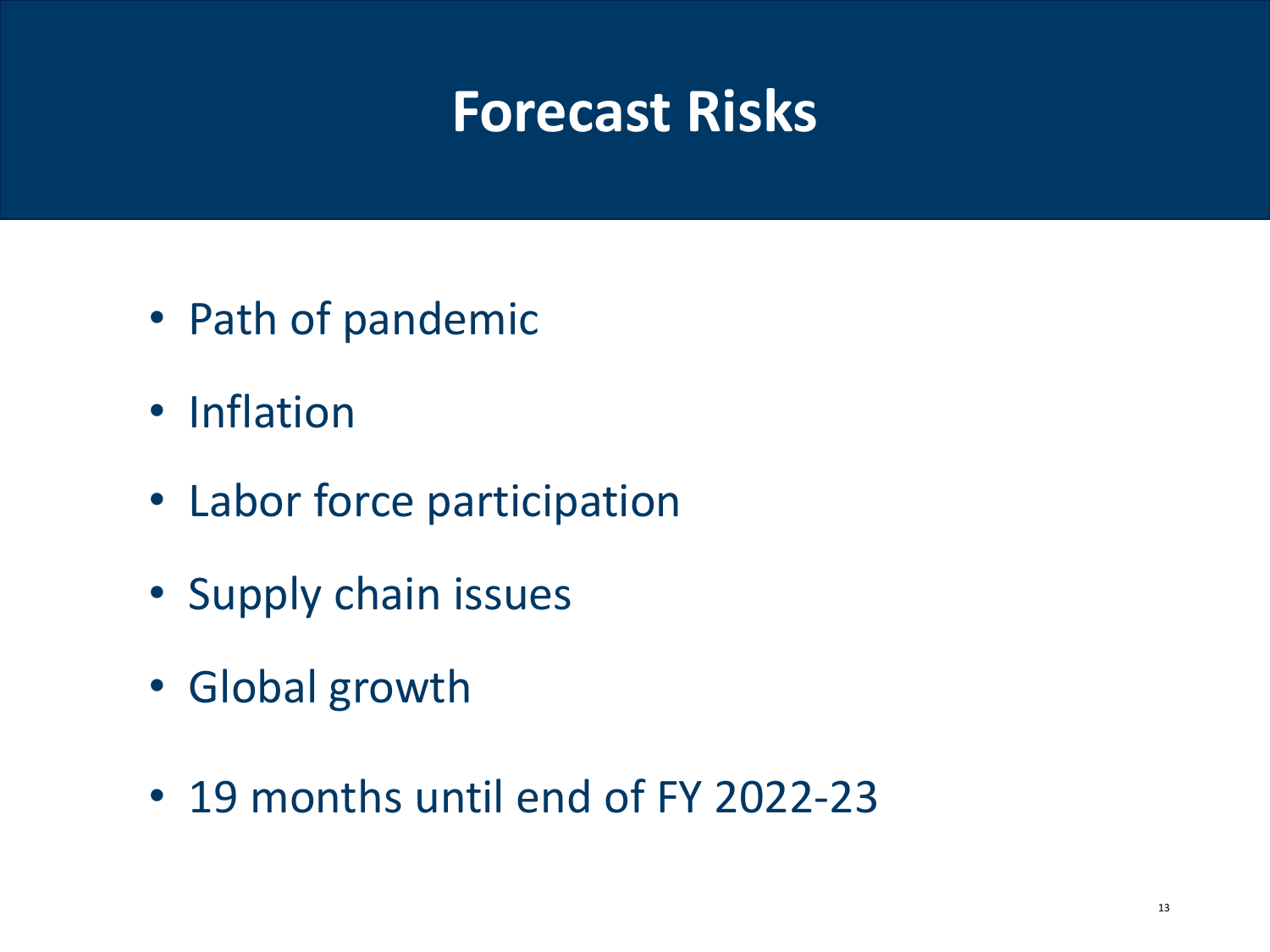## **Spending Forecast Slightly Lower**

| $(S \in \mathbb{N})$ in millions)    | FY 2020-21    |                          | FY 2022-23                          |                                  |
|--------------------------------------|---------------|--------------------------|-------------------------------------|----------------------------------|
|                                      | <b>Actual</b> | <b>Change</b>            | <b>Nov. 2021</b><br><b>Forecast</b> | <b>Forecast</b><br><b>Change</b> |
| E-12 Education                       | \$19,755      | \$ (84)                  | \$20,661                            | \$ (326)                         |
| <b>Health and Human Services</b>     | 13,646        | (102)                    | 16,410                              | (94)                             |
| <b>Property Tax Aids and Credits</b> | 3,893         | (80)                     | 4,169                               | (36)                             |
| <b>Debt Service</b>                  | 1,056         | $\overline{\phantom{m}}$ | 1,199                               | (44)                             |
| <b>All Other</b>                     | 9,075         | (65)                     | 9,562                               | 136                              |
| <b>Total Spending</b>                | \$47,425      | $$$ (331)                | \$51,999                            | $$$ (364)                        |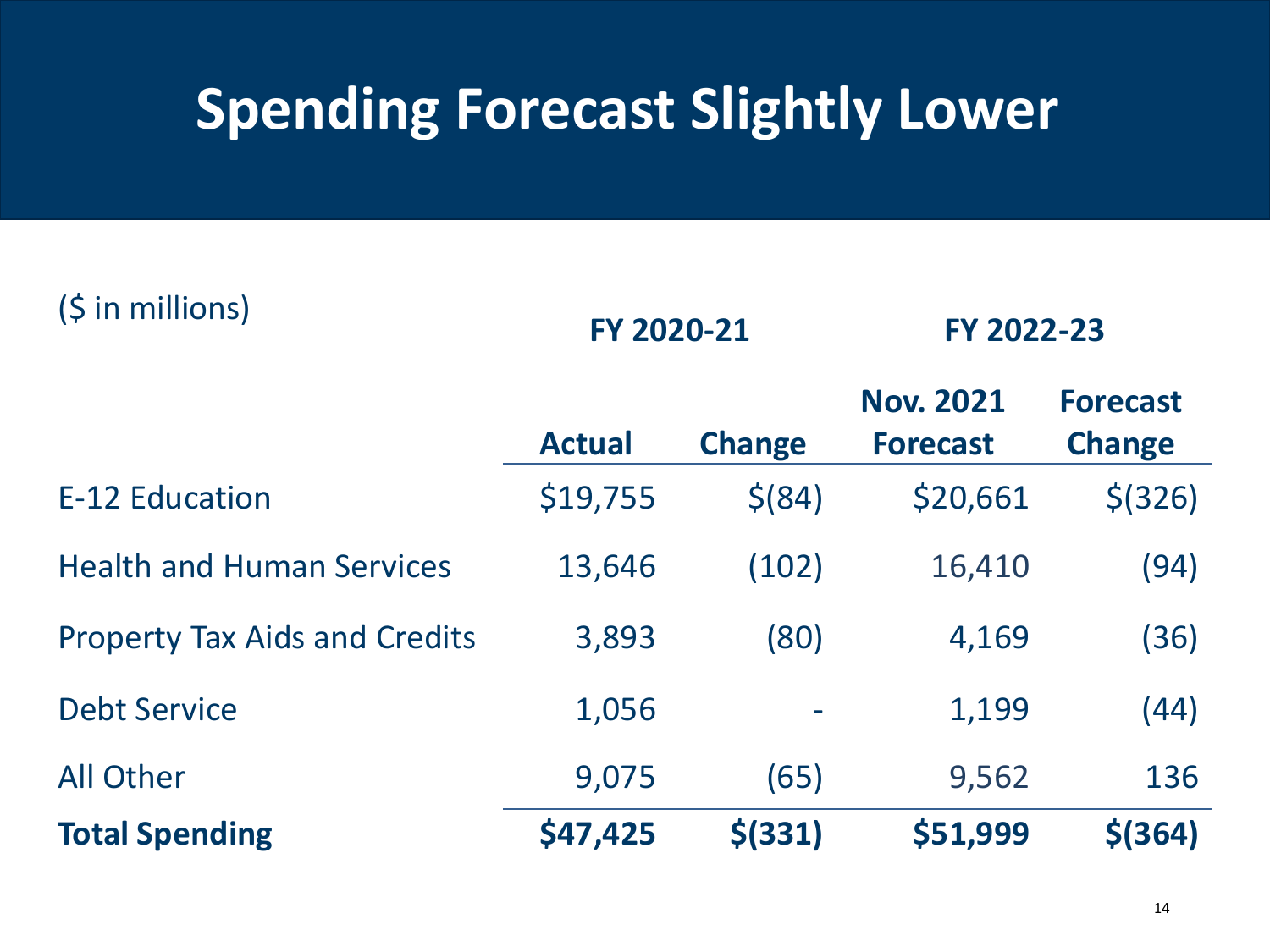## **Budget Reserve Balance: \$2.7 billion**

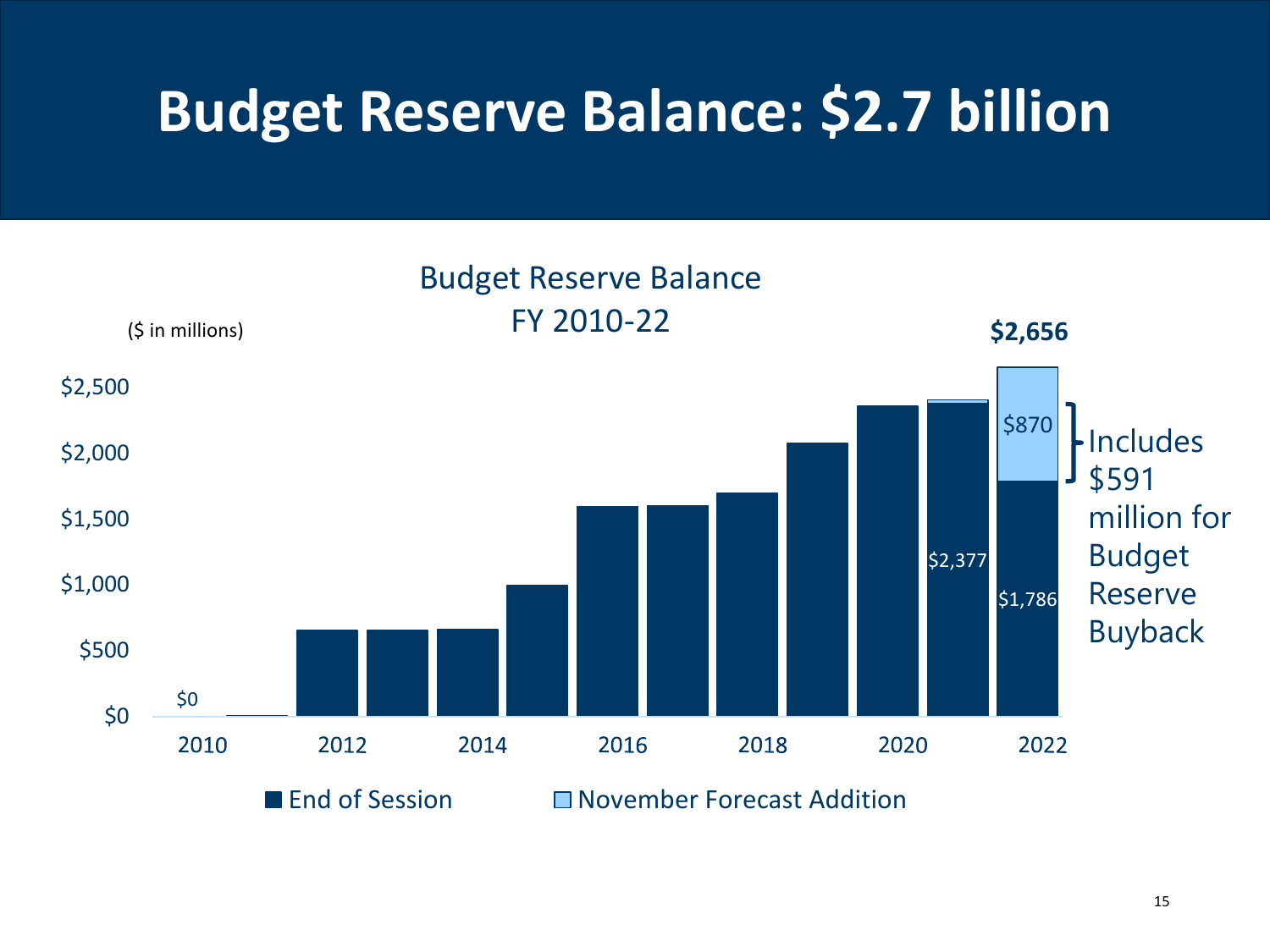#### **Long Term Budget Outlook**

| $(\frac{1}{2} in millions)$ |          | FY 2022-23 FY 2024-25 | <b>Biennial</b><br><b>Growth</b> | <b>Annualized %</b><br><b>Growth</b> |
|-----------------------------|----------|-----------------------|----------------------------------|--------------------------------------|
| <b>Forecast Revenues</b>    | \$56,037 | \$60,285              | \$4,248                          | 3.7%                                 |
| <b>Projected Spending</b>   | 51,999   | 54,333                | 2,333                            | 2.2%                                 |
| <b>Structural Balance</b>   | \$4,038  | \$5,953               |                                  |                                      |

*Estimated Inflation \$1,165*